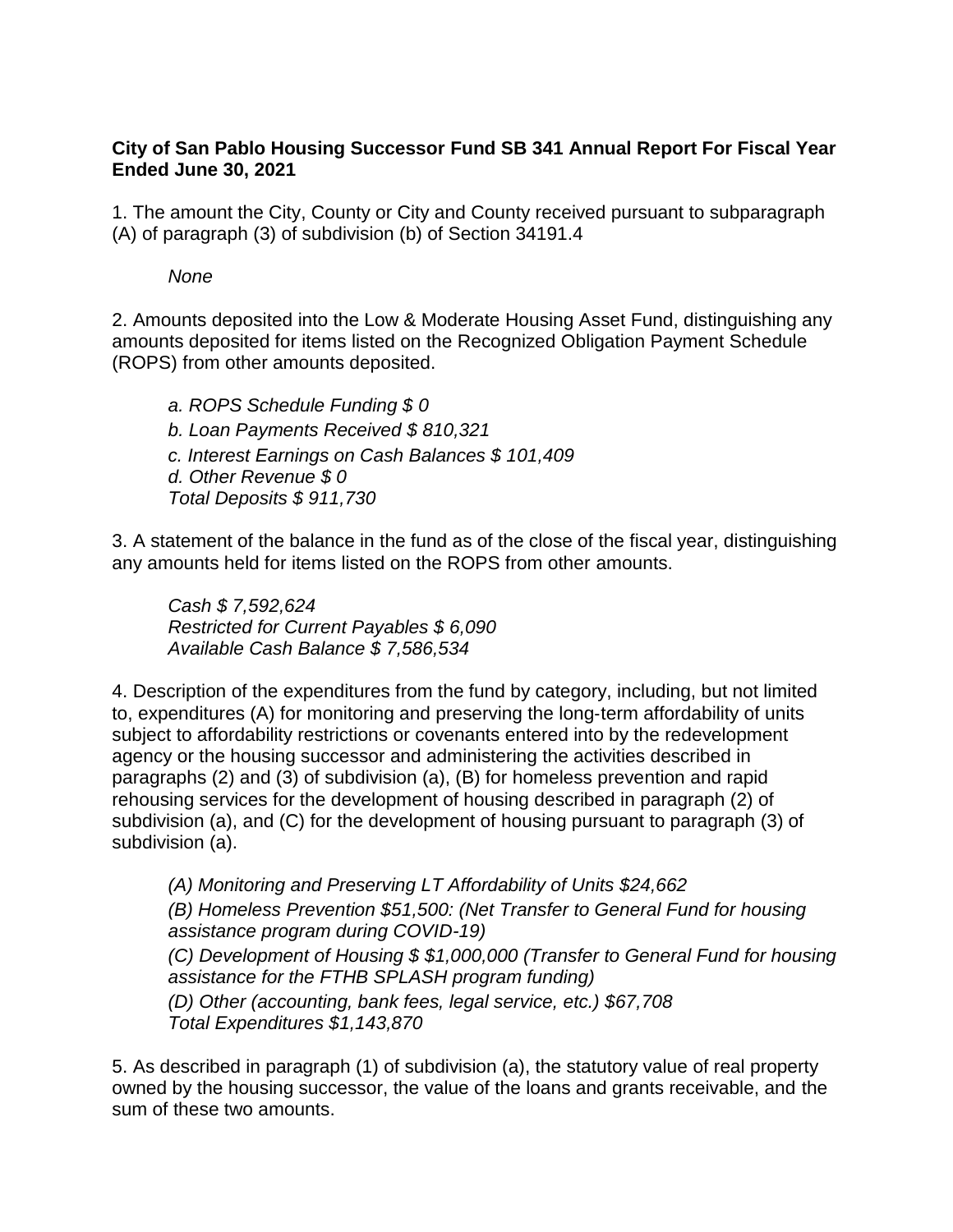*Real Property Owned:*

| a. $1820$ Rumrill Blvd =<br>b. Block $E =$ | \$704,754<br>\$550,000 |
|--------------------------------------------|------------------------|
| Loans Receivable $=$                       | \$13,043,436           |
| Total                                      | \$14,298,190           |

6. Description of any transfers made pursuant to paragraph (2) of subdivision (c) in the previous fiscal year and, if still unencumbered, in earlier fiscal years and a description of and status update on any project for which transferred funds have been or will be expended if that project has not yet been placed in service.

*The City of San Pablo created a Housing Assistance Program that offered onetime grants to low-income residents who experienced a loss of income due to the COVID-19 pandemic and were seeking assistance to help pay rent, mortgage or utility payments. A total of \$159,100 was expended for this program.* 

7. Description of Projects for which the City of San Pablo Housing Successor receives or is holding property tax revenue pursuant to the ROPS and the status of that project.

*None.*

8. For interests in real property acquired by the former redevelopment agency prior to February 1, 2012, a status update on compliance with section 33334.16. For interests in real property acquired on or after February 1, 2012, a status update on the project.

*Block E, Plaza San Pablo:*

*Block E was part of 7 parcels originally acquired by the former redevelopment agency to eliminate blighting conditions. The 7 original lots were then assembled and subdivided which created the .96 acre Block E.*

*On July, 2013, the Oversight Board approved Resolution OB2013-010 authorizing the transfer of Block E to the City of San Pablo as the Housing Successor to the former RDA.*

*In 2017, the City of San Pablo Housing Successor determined that Block E is not suitable for affordable housing and should be sold. Upon a sale of Block E, the proceeds will be deposited into the fund and used for affordable housing purposes.*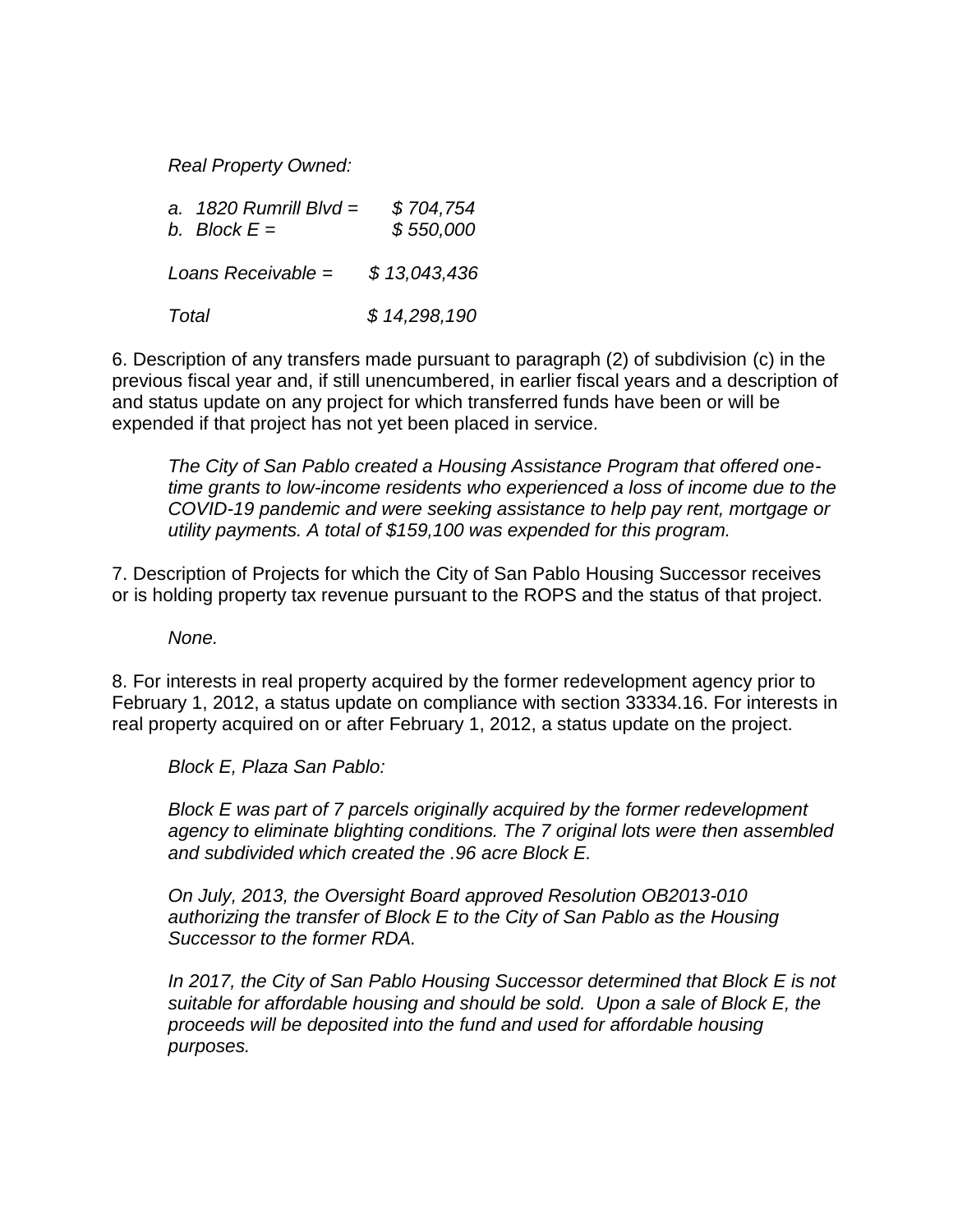*In 2020, the City of San Pablo Housing Successor entered into a Disposition and Development Agreement to sell Block E and develop not less than sixteen forsale homes, including one home that is intended to be restricted for sale to "lower income households," as defined in Health and Safety Code Section 50079.5, at "affordable housing cost," as defined in Health and Safety Code Section 50052.5.*

## *1820 Rumrill Boulevard:*

1820 Rumrill Boulevard was acquired by the former Redevelopment Agency in *2007 for affordable housing purposes. The Local Successor Agency approved the transfer of 1820 Rumrill Boulevard to the City as a housing asset on January 20, 2015, by Resolution LSA 2015-001. The Oversight Board approved the transfer of 1820 Rumrill Boulevard to the City as a housing asset by Resolution OB2015- 001, adopted on January 26, 2015. The Department of Finance approved the transfer of 1820 Rumrill Boulevard to the City as a housing asset on February 2, 2015.*

*The City is currently marketing the site for an affordable housing development.*

9. A description of outstanding obligations pursuant to Section 33413 that remain to transfer to the housing successor on February 1, 2012, a description of the housing successor's progress in meeting those obligations, and a description of the housing successor's plans to meet unmet obligations. In addition, the housing successor shall include in the report posted on its Internet Web site the implementation plans of the former redevelopment agency.

*None. Attached is the implementation plan of the former redevelopment agency.* 

10. Information required by subparagraph (B) of paragraph (3) of subdivision (a).

*N/A.*

11. Percentage of units of deed‐restricted rental housing restricted to seniors and assisted individually or jointly by the housing successor, the former redevelopment agency and the City within the last 10 years in relation to the aggregate number of units of deed‐restricted rental housing assisted individually or jointly by the housing successor, the former redevelopment agency and the City within the same time period.

*0%. None of the rental housing units restricted to seniors were assisted in the last 10 years.* 

12. *a. The amount of excess surplus. -\$669,170.* 

*b. The amount of time that the successor agency has had the excess surplus. – since 7/1/20.*